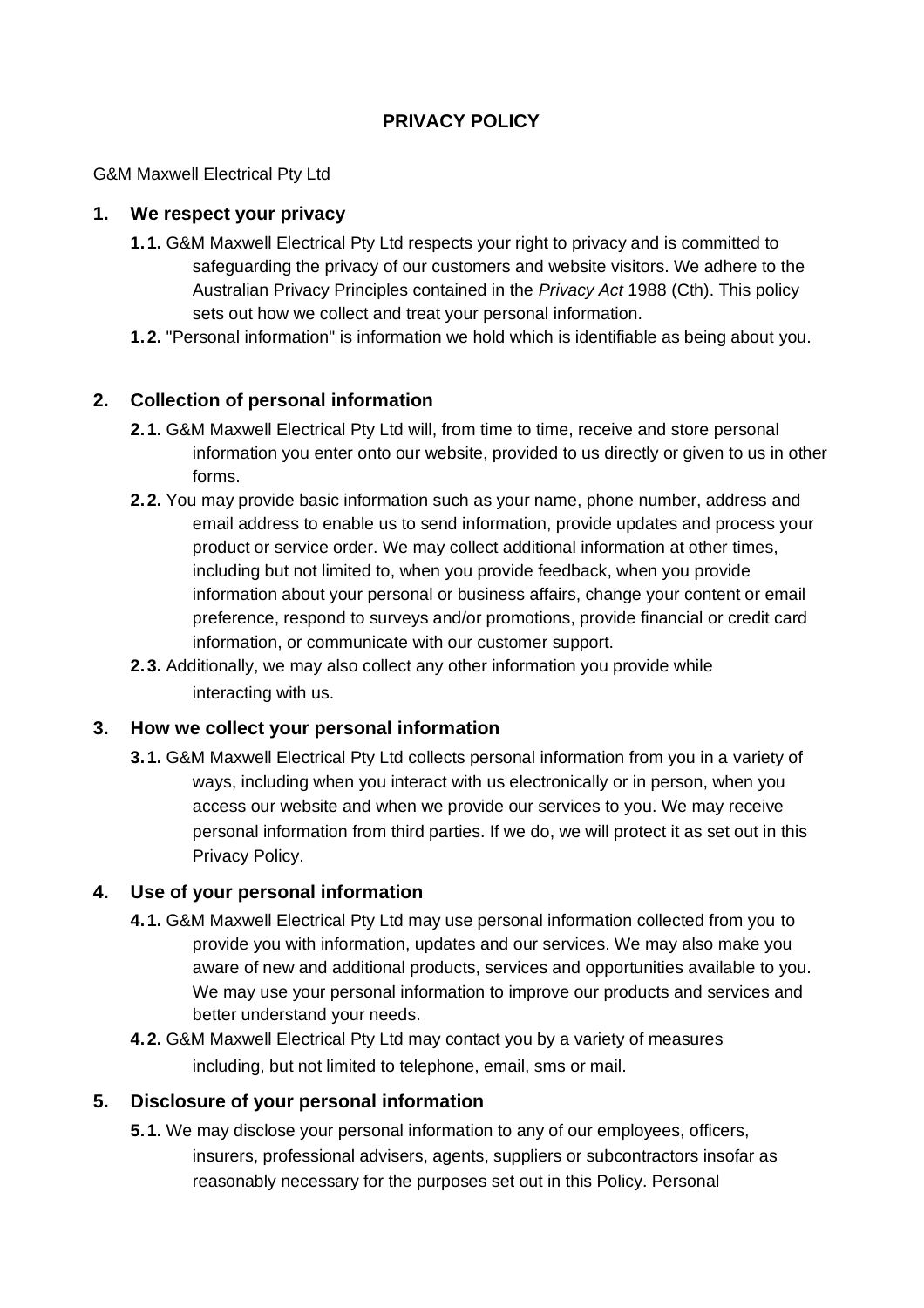information is only supplied to a third party when it is required for the delivery of our services.

- **5.2.** We may from time to time need to disclose personal information to comply with a legal requirement, such as a law, regulation, court order, subpoena, warrant, in the course of a legal proceeding or in response to a law enforcement agency request.
- **5.3.** We may also use your personal information to protect the copyright, trademarks, legal rights, property or safety of G&M Maxwell Electrical Pty Ltd, https://www.gmmaxwellelectrical.com/, its customers or third parties.
- **5.4.** Information that we collect may from time to time be stored, processed in or transferred between parties located in countries outside of Australia.
- **5.5.** If there is a change of control in our business or a sale or transfer of business assets, we reserve the right to transfer to the extent permissible at law our user databases, together with any personal information and non-personal information contained in those databases. This information may be disclosed to a potential purchaser under an agreement to maintain confidentiality. We would seek to only disclose information in good faith and where required by any of the above circumstances.
- **5.6.** By providing us with personal information, you consent to the terms of this Privacy Policy and the types of disclosure covered by this Policy. Where we disclose your personal information to third parties, we will request that the third party follow this Policy regarding handling your personal information.

### **6. Security of your personal information**

- **6.1.** G&M Maxwell Electrical Pty Ltd is committed to ensuring that the information you provide to us is secure. In order to prevent unauthorised access or disclosure, we have put in place suitable physical, electronic and managerial procedures to safeguard and secure information and protect it from misuse, interference, loss and unauthorised access, modification and disclosure.
- **6.2.** The transmission and exchange of information is carried out at your own risk. We cannot guarantee the security of any information that you transmit to us, or receive from us. Although we take measures to safeguard against unauthorised disclosures of information, we cannot assure you that personal information that we collect will not be disclosed in a manner that is inconsistent with this Privacy Policy.

## **7. Access to your personal information**

- **7.1.** You may request details of personal information that we hold about you in accordance with the provisions of the *Privacy Act* 1988 (Cth). A small administrative fee may be payable for the provision of information. If you would like a copy of the information, which we hold about you or believe that any information we hold on you is inaccurate, out of date, incomplete, irrelevant or misleading, please email us at info@maxwellelec.com.au.
- **7.2.** We reserve the right to refuse to provide you with information that we hold about you, in certain circumstances set out in the Privacy Act.